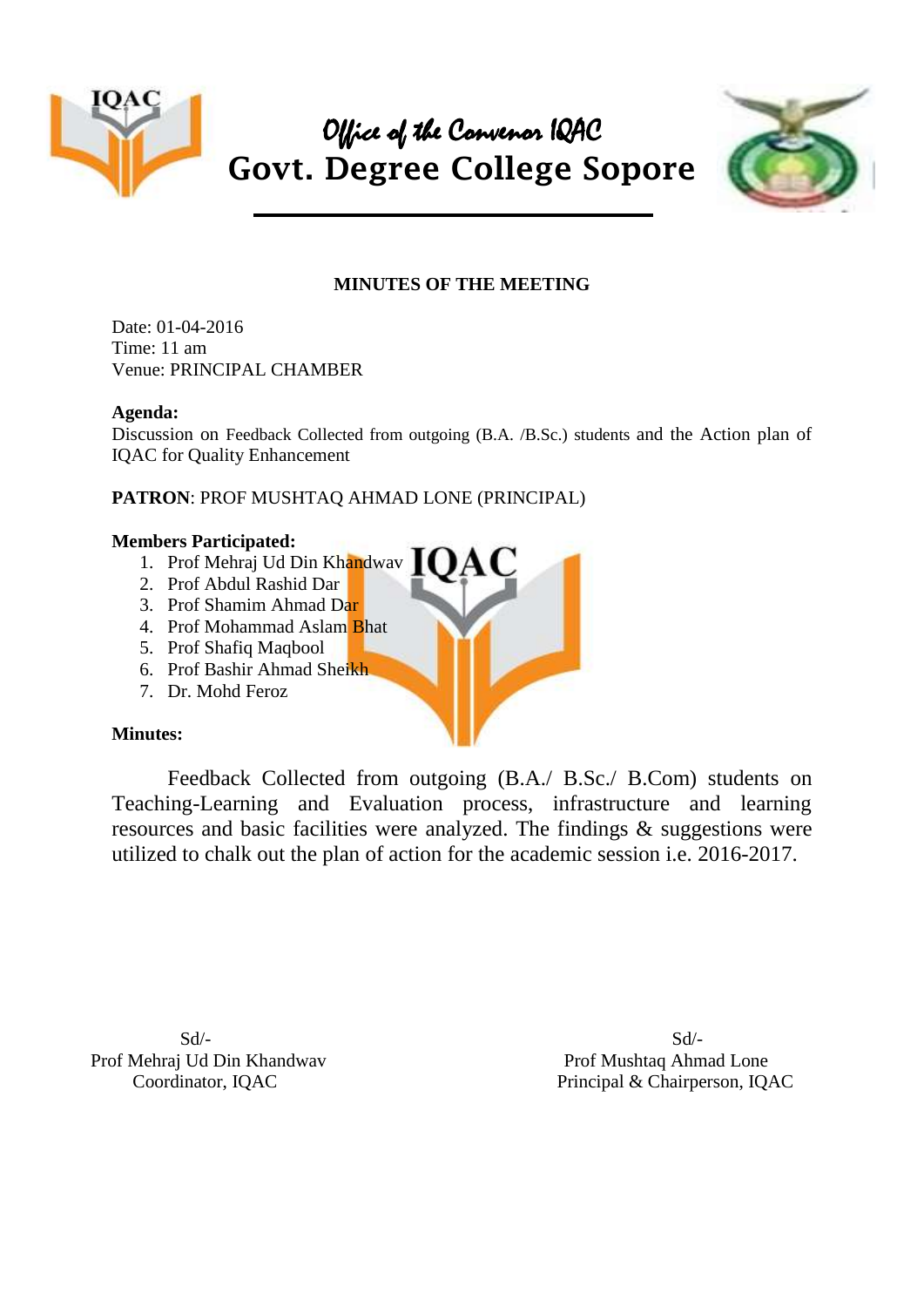



## **MINUTES OF THE MEETING**

Date: 10-05-2016 Time: 2:30 pm Venue: PRINCIPAL CHAMBER **Agenda:** Organization of Departmental Seminar/Workshop during the Academic Session 2016-17

## **PATRON**: PROF MUSHTAQ AHMAD LONE (PRINCIPAL)

### **Members Participated:**

- 1. Prof Mehraj ud din khandwav
- 2. Prof Abdul Rashid Dar
- 3. Prof Shamim Ahmad Dar
- 4. Prof Mohammad Aslam Bhat
- 5. Prof Shafiq Maqbool
- 6. Prof Bashir Ahmad Sheikh
- 7. Dr. Mohd Feroz

### **Minutes**

The Coordinator informed that our Respected Principal announced in the General Staff Meeting dated 10.03.16 that all the departments must organize Seminar/ workshop/ paper presentation by students & Departmental Quiz/Special Lecture with in the academic year 2016-2017. The Coordinator IQAC told that Rs. 3,000 should be allotted for each department to organize Seminar/ Workshop/ Special Lecture & Departmental Quiz and the IQAC will chalk out the plan in this regard after a meeting with all the Heads of Departments.

The members thank the chair for the initiative

 $Sd$ - $Sd$ -Prof Mehraj Ud Din Khandwav Prof Mushtaq Ahmad Lone Coordinator, IOAC Principal & Chairperson, IOAC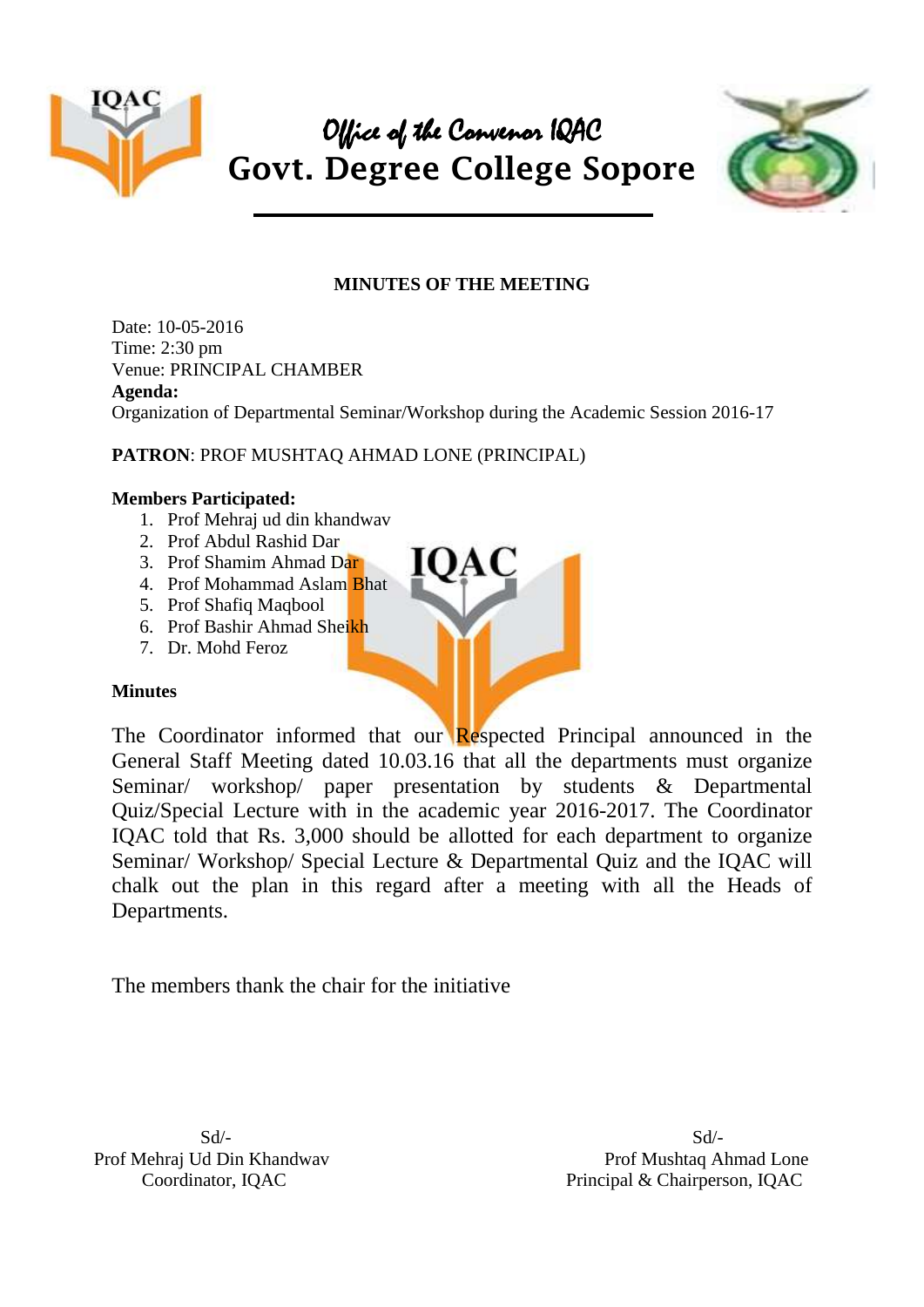



## **MINUTES OF THE MEETING**

Date: 25-06-2016 Time: 11:30 am Venue: PRINCIPAL CHAMBER **Agenda:** To discuss about the training programme for the Class IV staff.

## **PATRON**: PROF MUSHTAQ AHMAD LONE (PRINCIPAL)

### **Members Participated:**

- 1. Prof Mehraj ud din khandwav
- 2. Prof Abdul Rashid Dar
- 3. Prof Shamim Ahmad Dar
- 4. Prof Mohammad Aslam Bhat
- 5. Prof Shafiq Maqbool
- 6. Prof Bashir Ahmad Sheikh
- 7. Dr. Mohd Feroz

## **Minutes**

To enhance skills among Class IV staff, It was decided to conduct a training programme for Class IV staff on Office Automation and handling of interactive intelligent boards, projectors, smart notebooks and other modern IT gadgets in the month of July, 2016. In addition, it was also decided that a motivational seminar will also be organized after the training workshop.

 $Sd$ - $Sd$ -Prof Mehraj Ud Din Khandwav Prof Mushtaq Ahmad Lone Coordinator, IQAC Principal & Chairperson, IQAC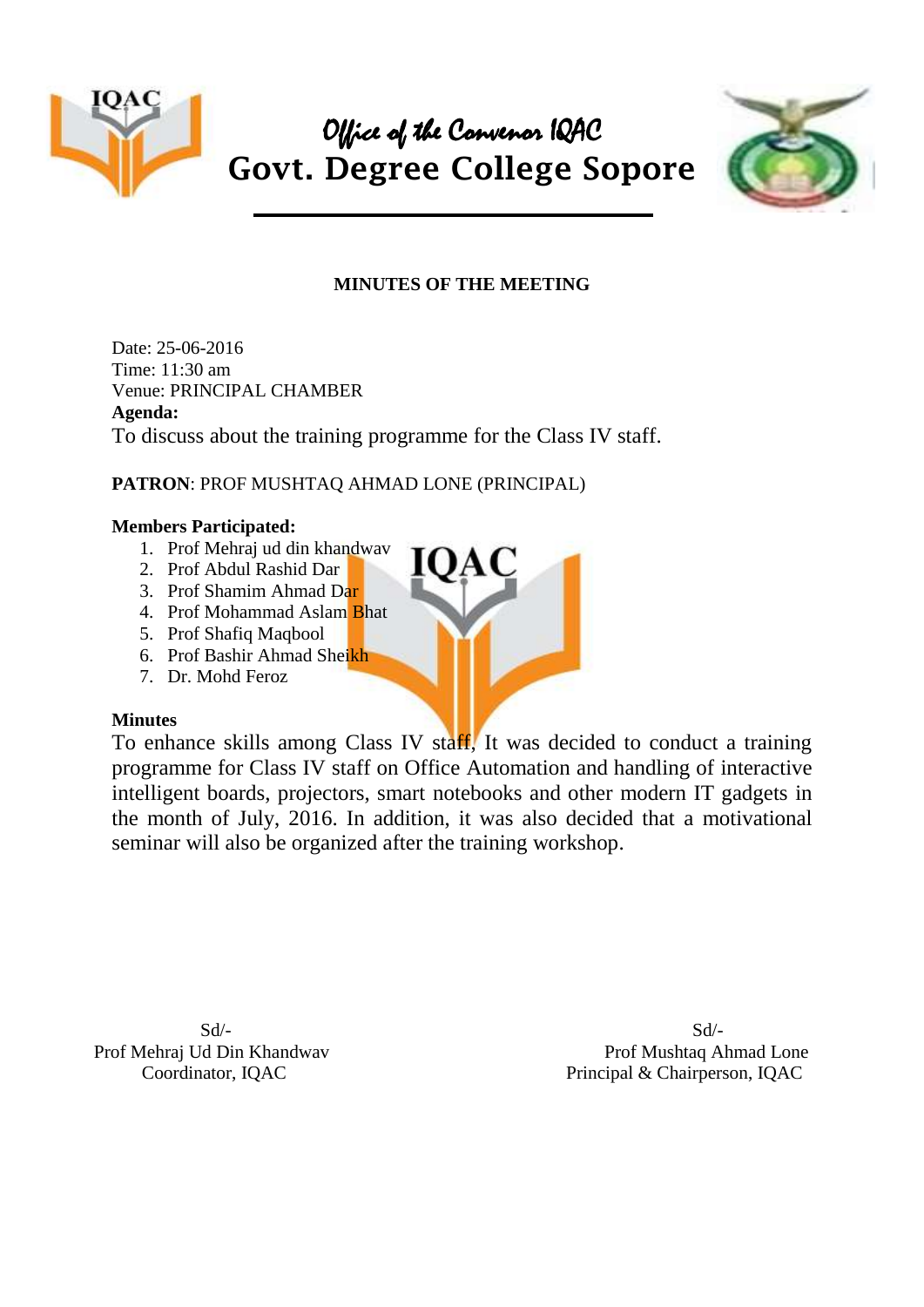

# Office of the Convenor IQAC **Govt. Degree College Sopore**



# **MINUTES OF THE MEETING**

Date: 20-09-2016 Time: 1:30 pm Venue: PRINCIPAL CHAMBER **Agenda:** Review of the progress of activities organized in the first half of academic year

## **PATRON**: PROF MUSHTAQ AHMAD LONE (PRINCIPAL)

### **Members Participated:**

- 1. Prof Mehraj ud din khandwav
- 2. Prof Abdul Rashid Dar
- 3. Prof Shamim Ahmad Dar
- 4. Prof Mohammad Aslam Bhat
- 5. Prof Shafiq Maqbool
- 6. Prof Bashir Ahmad Sheikh
- 7. Dr. Mohd Feroz

## **Minutes**

A threadbare discussion was made on the following key points

- 1. Strengthening the measures for Grievance Redressal.
- 2. To Organize Programmes on Entrepreneurship Skill Development.
- 3. To encourage science departments for good maintenance of Laboratories and to encourage research based internship projects.
- 4. Focusing on office and Library Automation.

 $Sd$ - $Sd$ -Prof Mehraj Ud Din Khandwav Prof Mushtaq Ahmad Lone Coordinator, IQAC Principal & Chairperson, IQAC